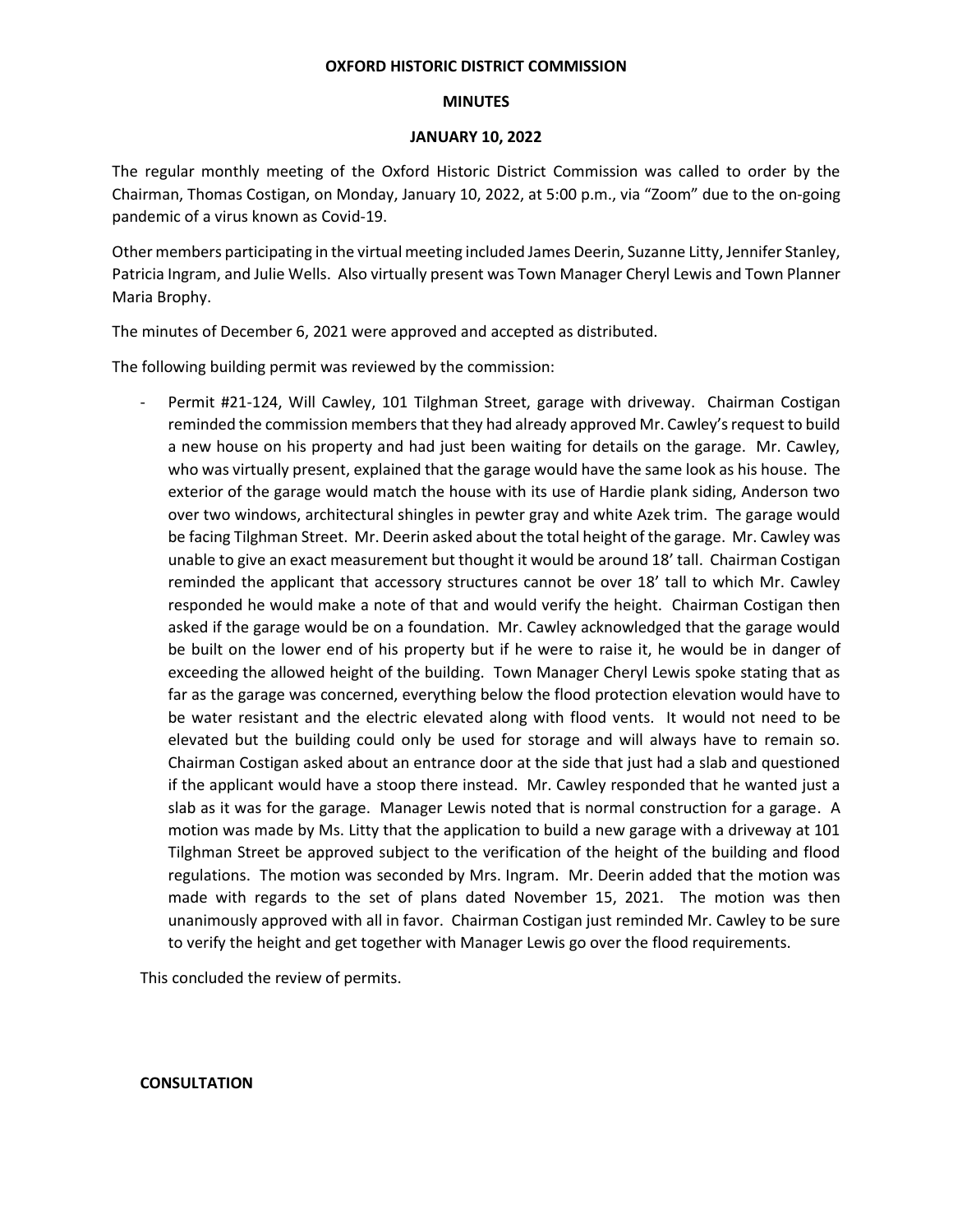A consultation was held with architect Christine Dayton, who was virtually present and representing Analipsi, LLC to discuss the use of solar shingles on the main house at 200 West Street. Ms. Dayton stated that the owner of the property, before committing himself to a contract with Tesla, wanted to make sure the HDC would accept the concept of applying Tesla shingles on his main house. Ms. Dayton presented images of the home, a sample of what the shingles look like on the property's accessory structure, and a drawing in plan form provided by Tesla. She noted that it was her understanding that the existing equipment that was installed for the accessory building would be able to accommodate the new roof on the main house and that there shouldn't be any new exterior electrical panels or boxes, utility wise, just the roof shingles. Ms. Dayton asked the commission members if this was an acceptable concept. Mrs. Wells pointed out that on page 2 of the information provided that it mentioned two power walls and asked what that would entail. Ms. Dayton responded that it referred to storage devices and that they are already inside the garage. Mrs. Wells asked if two more would be needed. Ms. Dayton responded it might, but if so, they would be in the garage. Questions were raised with regards to the pitch of the house and what the maximum pitch on a roof could be for Telsa to install solar shingles. Ms. Dayton responded that the company has changed what it could handle up to a 64/12 pitch but that the company doesn't share much information. Chairman Costigan asked if they were going to need scaffolding to do the job. The owner of the property at 200 West Street, who was virtually present at the meeting, responded that when he had talked to the technician, he had gotten the impression that they would not need scaffolding. Chairman Costigan pointed out that the roof of the main house was a lot steeper than that of the accessory building on the property. Mr. Deerin stated that the one thing that continued to concern him was the size of the individual shingles and that they had a certain glow to them. He wondered how they would look on the house as there was nothing to break them up and that there would be expansive sections of the solar shingles in place. He noted that he had sent an inquiry to the MD Association of Historic Commissions asking if they had dealt with Telsa and how they have handled requests for shingles of this nature. Ms. Dayton responded that the shingles were 15 by 30 and that they would have a matte finish. She asked if the commission could supply her with a vote on this request. Mr. Deerin responded that he felt the commission could not say yes or no until they were presented with an application. Chairman Costigan stated that Ms. Dayton could gauge from what she had heard at this meeting, adding that he had not heard any violent objections to it. Ms. Dayton argued that she didn't see what difference it would make with the submittal of the application. Mr. Deerin firmly responded that this was a consultation, not an application, and for her to take the tenor of what she had heard and come in with an application. Chairman Costigan pointed out that Tesla makes things confusing by providing wiring diagrams along with a page of what the end result may or may not look like. He ended by stating that he would like to see something where this type of roof installation has occurred on a stiffly steeped roof.

This concluded the consultation.

## **NEW BUSINESS**

Chairman Costigan asked Mrs. Wells, President of the Oxford Museum, to discuss the museum's upcoming: Cross Smithsonian Museum on Mainstreet Street, entitled, Changing Rural Community Road Exhibit. Ms. Wells explained that the Smithsonian Institute had a wonderful program that the museum had been able to get in 2019 called Waterways and has now been chosen again, in this highly competitive program, as a participant. The Smithsonian will be taking their exhibit on the Changing Rural Community to a total of 5 locations in Maryland, of which Oxford is one of them. The last exhibit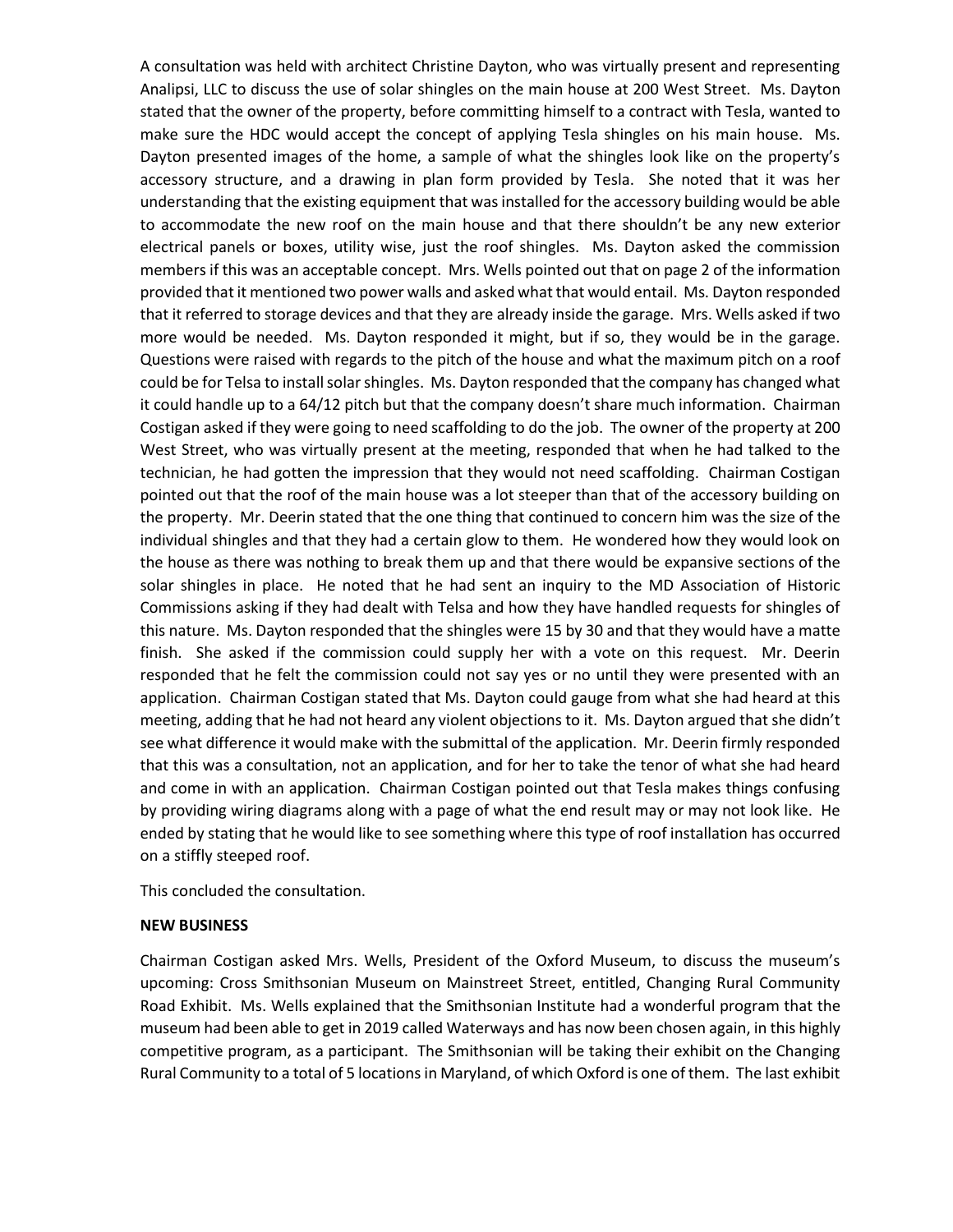they held in Oxford drew in 3,000 visitors. There exhibit will probably be arriving in October of this year.

In other news, Chairman Costigan reported that at the upcoming Commissioners meeting discussion will be taking place on an ordinance regarding two parcels on Pork Alley that the Commissioners are considering purchasing, one of which has an historic, contributing house. Mr. Deerin spoke stating that he had looked at the proposed ordinance and that it appeared, as drafted, that one lot would be used to provide additional parking for commercial spaces in the historic district, and the other, which has a house on it, might be renovated for town employees to live in or for other uses. He felt that once the town gets it, they may not feel that what they want to do with the property would have to come before the HDC for review. Mr. Deerin noted that he had written a statement by which the Commissioners should either take that piece of property out of the ordinance or include a requirement that no demolition or significant change be made to the house without first coming before the HDC. Manager Lewis spoke stating that the two lots were combined at the seller's choice and that the town had just wanted the vacant lot to create a passive green parking lot as an overflow parking area that would relieve the stress of vehicles on Market Street and Morris Street, especially during the summer months when parking can become a problem. As for the house itself, she thought it was a good idea to ask the HDC for approval for any changes that may be made to the house. She added that she thought she had done that with The Mews in trying to keep the HDC involved there. If the building is in good shape, the town can fix it up and make it for resale, which would be ideal. The other thing, if the house is fixed as a rental, it would make a good place for employees. There have been times when the town's townhouses have been used as rental properties for the Coast Guard housing. Whatever the case, it is a good opportunity, and the goal is not to tear it down. Manager Lewis ended by stating that she just didn't want to promise that the house wouldn't be taken down as no one knows at the present what the structural situation was on the property. Mr. Deerin responded that he was just saying that it should be treated like any other house in the historic district and have the Commissioners include the requirements that if they want to do anything with it, they will come to the HDC and go through the regulation application process. Manager Lewis responded that was up to the Commissioners.

The final item that Chairman Costigan wanted to note was the matter of landscaping and whether or not the commission needed to look at their guidelines and add something about landscape choices. He noted that his thought was the Oxford Zoning Ordinance doesn't allow for a 10' stockade fence in front of one's home but someone could put in 15' tall arborvitae trees thus creating the same effect. He added that though he hated to go through any changes to the guidelines, if the rest of the members thought it worthwhile, he would like to follow through with it. Mr. Deerin responded that he did not think that was an historic function and more of a planning and zoning issue. Chairman Costigan responded that it would be a streetscape issue. Mr. Deerin again stated he was not sure he would want to get into it. Manager Lewis pointed out one must be careful about addressing someone else's water view and that one has to separate oneself from that issue. However, if an historic home becomes hidden from public view, that is what the commission would be preventing and that is the only approach the commission could take.

There being no further business, the meeting was adjourned.

Respectfully submitted,